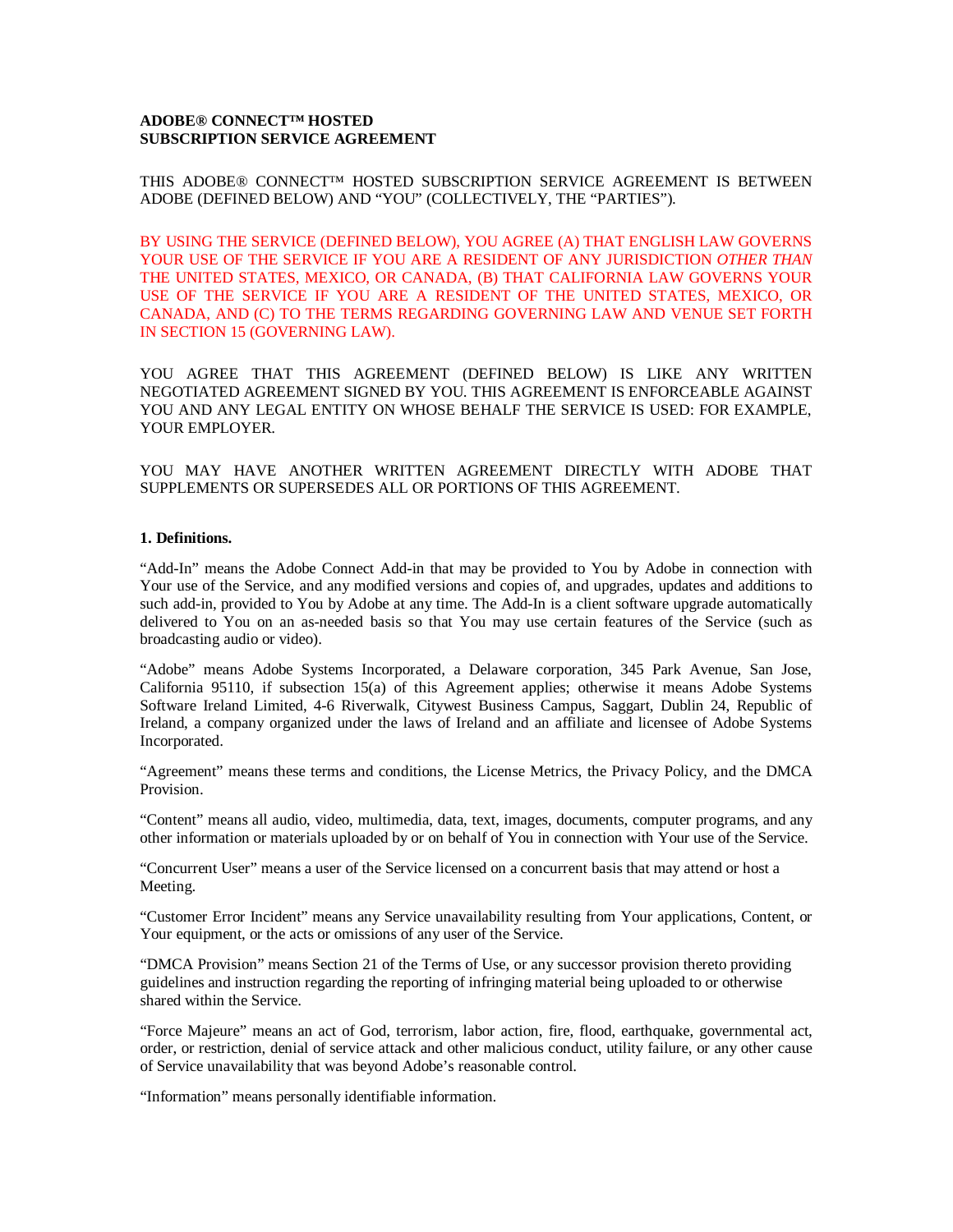"License Metrics" means terms set forth in a separate writing (such as a quote, order form or online order between You and Adobe) describing the scope of Your right to use the Service, such as the quantity of Named Hosts and the applicable Subscription Term. The License Metrics are incorporated by reference into this Agreement.

"Meeting" means an Adobe® Connect™ Hosted meeting, seminar, or webcast, as applicable.

"Meeting Attendees" means individuals who attend an online meeting, telephone conference, seminar, or webcast enabled by the Service and hosted by You.

"Named Events Manager" means an individual that has the ability to manage advanced registration for Adobe Connect events, branded event pages, additional email options, and absentee/attendee reporting for meetings, courses, curriculums, presentations and other content. A Named Events Manager must be an individual, not a group or generic login, and a Named Events Manager license cannot be shared between more than one individual. A Named Events Manager license may be reassigned from one individual to another solely (a) if the employment or independent contractor relationship of a licensed individual terminates; or (b) in all other cases, upon written permission of the entity from which You purchased the license (i.e., Adobe or an Adobe authorized reseller).

"Named Host" means a named individual that has the ability to host a meeting with up to 25 total attendees using the Service. Named Hosts may create an unlimited number of Adobe Connect meeting rooms; however, the Named Host can only use one room at any one time, and rooms cannot be accessed unless the Named Host is present. Named Hosts must be individuals, not groups or generic logins, and a Named Host license cannot be shared between more than one individual. A Named Host license may be reassigned from one individual to another solely (a) if the employment or independent contractor relationship of a licensed individual terminates; or (b) in all other cases, upon written permission of the entity from which You purchased the license (i.e., Adobe or an Adobe authorized reseller).

"Participant" means a third party, including without limitation a Meeting Attendee, who interacts with the Service as a result of such party's relationship with or connection to You.

"Privacy Policy" shall mean the Adobe Online Privacy Policy located at [http://www.adobe.com/go/privacy,](http://www.adobe.com/go/privacy) or any successor website thereto.

"Scheduled Maintenance" means any maintenance performed during Adobe's standard maintenance windows (currently occurring between Saturday 12:01am Pacific Time and Sunday at 11:59pm Pacific Time, and weekdays between 6:00pm Pacific Time and 11:59pm Pacific Time) and any other maintenance of which You are given at least forty-eight (48) hours advance notice. Adobe may perform maintenance on some or all of the Service in order to upgrade hardware or software that operates or supports the Service, implement security measures, or address any other issues it deems appropriate for the continued operation of the Service.

"Seminar Host" means an individual employed or otherwise hired by You to administer the Seminar Room on Your behalf.

"Seminar Room" means a Connect meeting room on the Service platform with a size that is set based on the number of seminar room seats purchased per room. Only one meeting can take place in a Seminar Room at any given time, and a designated Seminar Host must be present in the room for the room to be accessed.

"Service" means individually and collectively, the Adobe® Connect™ Hosted service and/or the Adobe® Connect™ family of services.

"Subscription Term" means the period of time for which You have elected to pay for and/or use the Service as indicated in the License Metrics.

"Terms of Use" means the then-current online Adobe Terms of Use located at [http://www.adobe.com/misc/terms.html,](http://www.adobe.com/misc/terms.html) or any successor website thereto.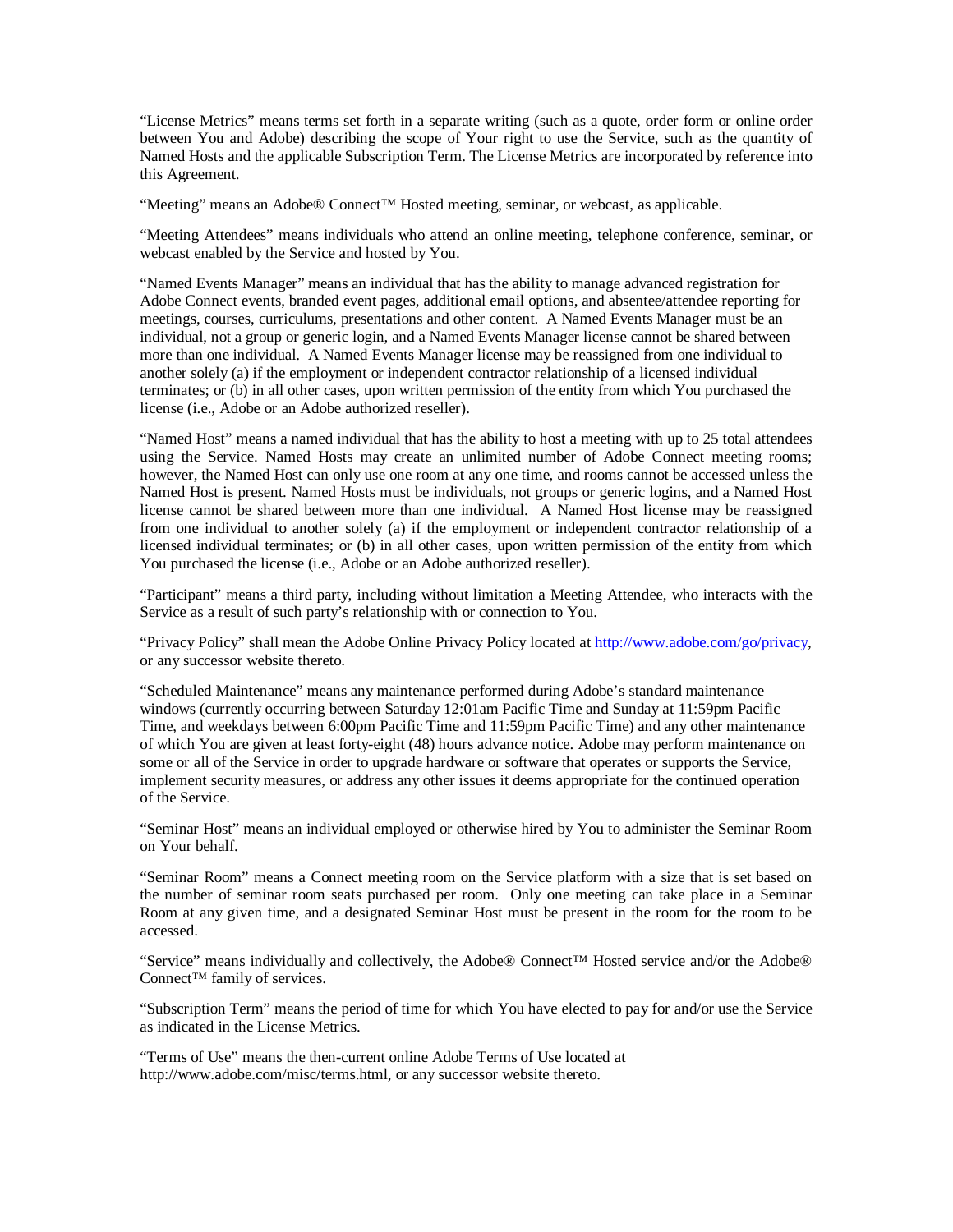### **2. Use of the Service.**

2.1 Authority to Use Service. You represent and warrant that You have all necessary right, power and authority to enter into this Agreement and to perform the acts required of You hereunder including having a valid license to use the software applications that generate Content, and the right to submit Content and Your or a Participant's Information in connection with the Service. Otherwise, You are not permitted to submit such Content or Information to Adobe or the Service.

2.2 Access to Service. You acknowledge that Your ability to access and use the Service may require the payment of third party fees (such as telephone toll charges, ISP, or airtime charges) and that You are responsible for paying such fees. Adobe is not responsible for any equipment or third party services You may need to be able to access and use the Service. You acknowledge and agree that by accessing or using the Service, You may be exposed to materials from third parties that are offensive, indecent, or otherwise objectionable. You may report any violations of these terms to Adobe customer service.

2.3 Log-In Information. To gain access to and use the Service, You may be required to create a log-in ID and password ("Log-In Information"). You are responsible for all activity occurring under Your Log-In Information, and You must keep Your Log-In Information confidential and not share Your Log-In Information with third parties. Adobe has no obligation or responsibility with regard to Your use, distribution, disclosure, or management of Log-In Information. Notwithstanding the foregoing, Adobe may require You to change Your Log-In Information if such Log-In Information is inconsistent with the terms of this Agreement.

2.4 Limitations. The Service may not reliably work in some international jurisdictions that regulate Voice Over IP services or where the local government actively blocks or otherwise interferes with cross-border data flows. The Service is not designed or licensed for use in hazardous environments requiring fail-safe controls, including without limitation operation of nuclear facilities, aircraft navigation/communication systems, air traffic control, and life support or weapons systems. Without limiting the generality of the foregoing, Adobe, its affiliates, suppliers, licensors, and resellers specifically disclaim any express or implied warranty of fitness for such purposes.

### **3. License.**

3.1 The Service. Subject to Your compliance with the terms and conditions of this Agreement, Adobe grants to You a non-exclusive, non-transferable, revocable right to access and use the Service according to the terms and conditions of this Agreement and the applicable License Metrics.

3.2 The Add-In. Subject to the terms and conditions of the Agreement, Adobe grants to You a nonexclusive, non-transferable, revocable license to install and use the Add-In solely in conjunction with Your rights to access and use the Service in accordance with the applicable License Metrics. You shall not modify, port, adapt or translate the Add-In. You shall not reverse engineer, decompile, disassemble or otherwise attempt to discover the source code of the Add-In. You cannot use the Add-In on a timeshare or service bureau basis or host, on a subscription basis or otherwise, or use the Add-In to utilize any functionality of the Service for a third party.

3.3 Adobe Presenter. The number of copies of Adobe Presenter installed or used by You or Participants must coincide with the number of Adobe Presenter licenses purchased by You, if any, as set forth in the applicable License Metrics. The terms of this Section 3.3 (Adobe Presenter) are in addition to any terms contained in an end user license agreement accompanying Adobe Presenter.

3.4 Use Restrictions. In connection with Your access or use of the Service, You agree not to: (a) use the Service in any manner that could damage, disable, overburden, or impair any Adobe server, or the network(s) connected to any Adobe server or interfere with any other party's use and enjoyment of the Service; (b) attempt to gain unauthorized access to service, materials, other accounts, computer systems or networks connected to any Adobe server or to the Service, through hacking, password mining, or any other means; (c) obtain or attempt to obtain any materials or information through any means not intentionally made available through the Service; (d) engage in any systematic extraction of data or data fields (including e-mail addresses) except as may be reasonably contemplated through the normal use of the Service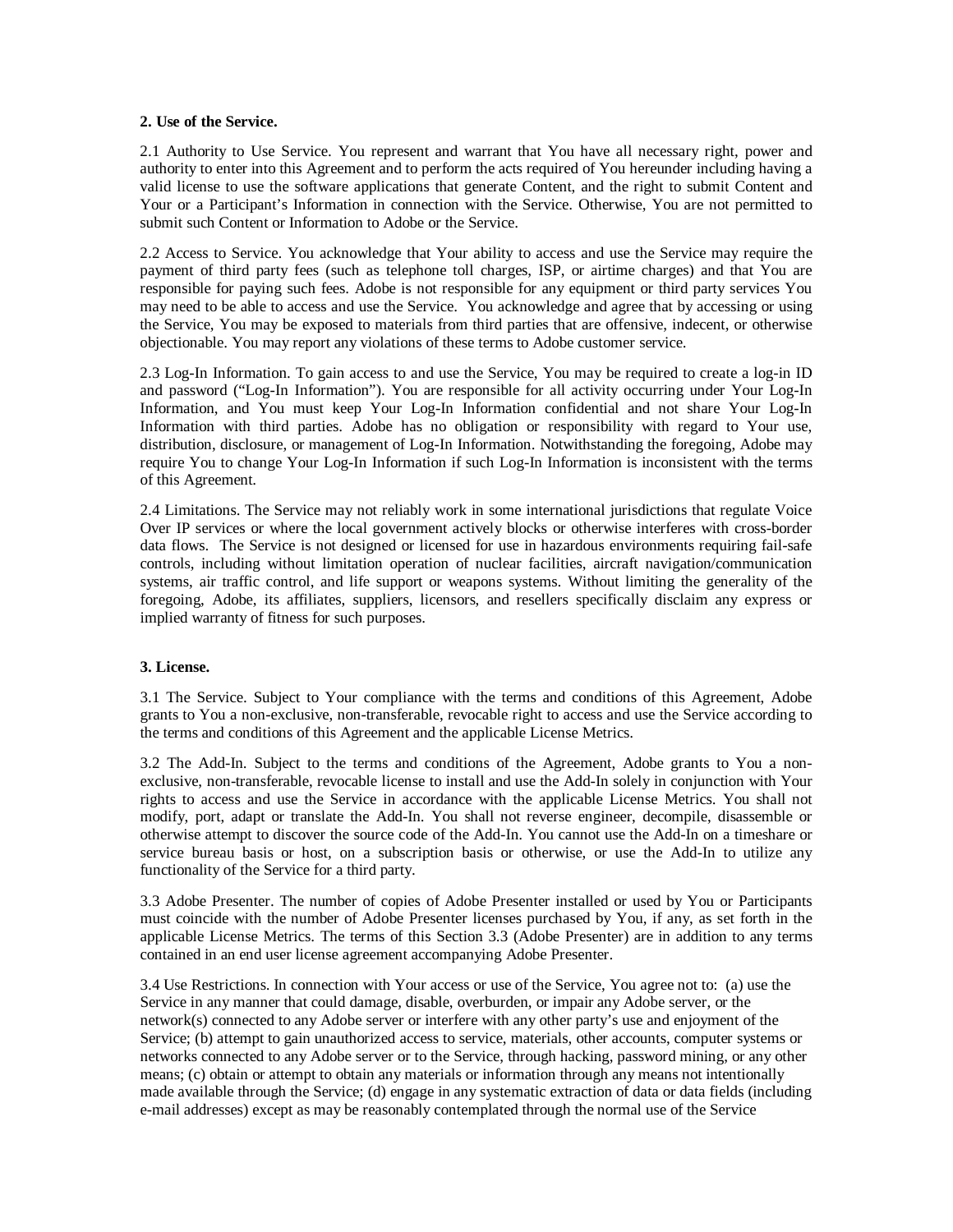including without limitation collecting email addresses of Meeting Attendees for purposes of tracking and/or confirming Meeting attendance; (e) disclose, harvest, or otherwise collect Information (including email addresses or other private information about any third party) without that party's express consent; (f) transmit junk mail, spam, surveys, contests, pyramid schemes, chain letters, or other unsolicited e-mail or duplicative messages except as may be reasonably contemplated through the normal use of the Service including without limitation conducting surveys, contests or similar promotions for purposes of encouraging Meeting attendance and/or obtaining Meeting feedback; (g) sell, resell, lend, lease, or rent access to or use of the Service or any portion of the Service, or otherwise transfer any rights to use or access the Service (including without limitation, on a subscription, membership, pay-per-use, time share, computer service business, or service bureau basis, or on any other basis where You permit third parties to conduct conferences, online meeting services, or training sessions utilizing Your access and license rights hereunder); (h) bundle or incorporate the Service with or into any other service, offering, or solution for sale, resale, rent, or lease to third parties; or (i) use the Service for malicious injection of dial tone multifrequency ("DTMF") commands.

## **4. Ownership of the Service and Marks.**

You acknowledge that Adobe and its licensors own all right, title, and interest in: (a) the Service; (b) any Adobe software provided in connection with the Service; and (c) all graphics, logos, service marks, and trade names, including third-party names, product names, and brand names used by Adobe in connection with the Service (the "Marks"). You shall not alter or remove any Marks or Adobe copyright notices included in the Service (excluding Marks). You or Your respective licensors, as applicable, own all right, title, and interest in and to any graphics, logos, service marks, and trade names used by You in connection with the Service. You are welcome to send suggestions on improving the Service, but in doing so, You acknowledge and agree that such suggestions will become the property of Adobe, and Adobe has no obligation to compensate You for such suggestions.

# **5. Trial Use of Service.**

This Section 5 (Trial Use of Service) applies to You solely if You have subscribed to the Service on a trial basis.

5.1 Trial Use. In addition to the other terms of this Agreement, as a trial user of the Service, Your right to access and use the Service is limited as provided in the e-mail communication from Adobe acknowledging Your right to use the Service, or as provided in the Web pages describing trial use of the Service. This trial Service might be offered by Adobe at a later time with different features, for a fee, or not at all, as determined by Adobe in its sole discretion. In order to maintain a consistent quality of service, Adobe reserves the right to temporarily suspend trial access to the Service as needed.

5.2 Termination of Trial Service. Your right to use the Service on a trial basis shall terminate immediately upon expiration of the limited time period granted at the time You subscribed to the Service on a trial basis. In addition, Adobe reserves the right, for any reason in its sole discretion without prior notice, to discontinue or suspend Your trial use, and to terminate Your trial account. Your rights and the rights of Participants to access Content submitted to Your account and processed by the Service shall terminate immediately upon termination of Your right to use the Service.

### **6. Subscription Terms and Termination.**

6.1 Subscription Terms. This Agreement shall be in effect for the term of each applicable Subscription Term as specified in the License Metrics unless earlier terminated as set forth below.

6.2 Termination by Adobe. Adobe may at any time and upon written notice to You immediately terminate this Agreement and Your access to the Service, or suspend or restrict Your access to the Service in whole or in part, if: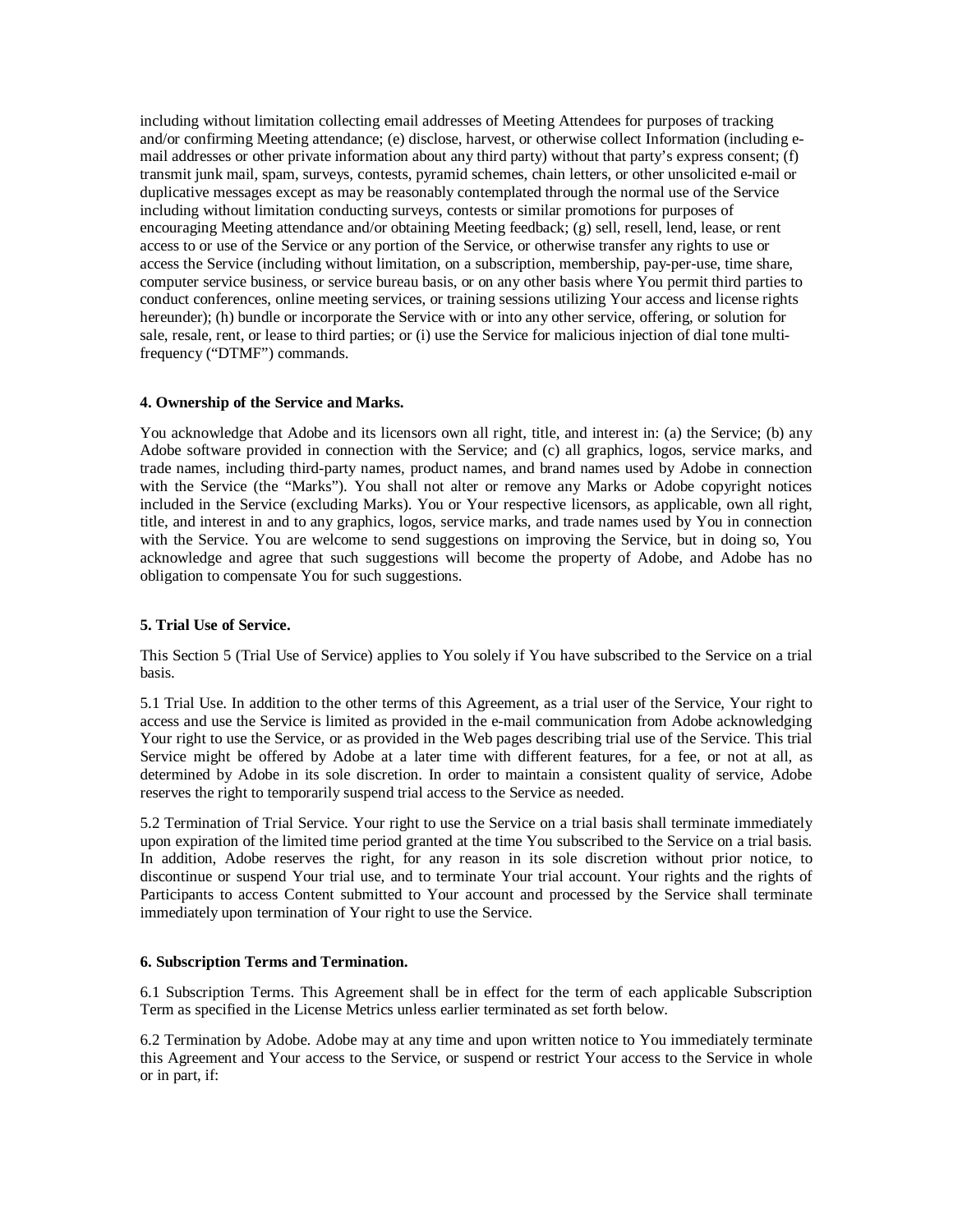(a) You materially breach this Agreement and do not cure such breach within fifteen (15) days of receiving written notice of the breach from Adobe;

(b) Adobe determines in its sole and exclusive judgment that terminating Your access to the Service is advisable for security reasons, to protect Adobe from liability, or for the continued normal and efficient operation of the Service.

6.3 Termination By You. You may terminate this Agreement or Your subscription to the Service with respect to each Subscription Term by contacting Adobe customer service or by visiting the "Administration" area of the Service if:

(a) Adobe materially breaches this Agreement and does not cure such breach within fifteen (15) days, and You may be entitled to a prorated refund of any prepaid fees for the remaining balance of the applicable Subscription Term;

(b) at any time for any reason or no reason, but without refund of any prepaid fees for the remaining balance of each such applicable Subscription Term.

6.4 Effect of Termination. Upon termination of this Agreement, You must immediately cease using the applicable Service. Adobe reserves the right to delete any data files associated with Content, Information, or Your or use of the Service upon termination of the Service. The following Sections of this Agreement shall survive termination of this Agreement: 1, 4, 6.4, 7, 10 and 12-17.

## **7. Content.**

7.1 Your Content. You may upload Content to the Service in connection with Your use of the Service. Adobe does not verify, endorse, or claim ownership of any Content, and You retain all right, title, and interest in and to the Content. Your Content and the Content of Participants may be stored on Adobe's servers at Your request as necessary for Adobe to provide the Service. You are solely responsible for making and keeping backup copies of Content. Adobe shall use commercially reasonable efforts to block the uploading of Content to the Service that contains viruses detected by using industry standard virus detection software. Except as provided herein, Adobe has no responsibility or liability for the deletion or accuracy of Content, the failure to store, transmit or receive transmission of Content (whether or not processed by the Service), or the security, privacy, storage, or transmission of other communications originating with or involving use of the Service. Certain features of the Service enable You to specify the level at which such Service restricts access to Your Content. You are solely responsible for applying the appropriate level of access to Your Content.

7.2 Your Representations and Warranties Regarding Content. You represent and warrant that (a) You are the owner, licensor, or authorized user of all Content; and (b) You will not upload, record, publish, post, link to, or otherwise transmit or distribute Content that: (i) advocates, promotes, incites, instructs, assists or otherwise encourages violence or any illegal activities; (ii) infringes or violates the copyright, patent, trademark, service mark, trade name, trade secret, or other intellectual property rights of any third party or Adobe, or any rights of publicity or privacy of any party; (iii) attempts to mislead others about Your identity or the origin of a message or other communication, or impersonates or otherwise misrepresents Your affiliation with any other person or entity, or is otherwise materially false, misleading, or inaccurate; (iv) promotes, solicits or comprises inappropriate, harassing, abusive, profane, defamatory, libelous, threatening, hateful, obscene, indecent, vulgar, pornographic or otherwise objectionable or unlawful content or activity; (v) is harmful to minors; (vi) contains any viruses, Trojan horses, worms, time bombs, or any other similar software, data, or programs that may damage, detrimentally interfere with, surreptitiously intercept, or expropriate any system, data, Information, or property of another; or (vii) violates any law, statute, ordinance, or regulation (including without limitation the laws and regulations governing export control, unfair competition, anti-discrimination, or false advertising).

7.3 Adobe Access to Content. You acknowledge that the Service is automated (e.g., Content is uploaded using software tools) and that Adobe personnel will not access, view, or listen to any Content, except as reasonably necessary to perform the Service, including but not limited to the following: (a) respond to support requests; (b) detect, prevent, or otherwise address fraud, security, or technical issues; (c) as deemed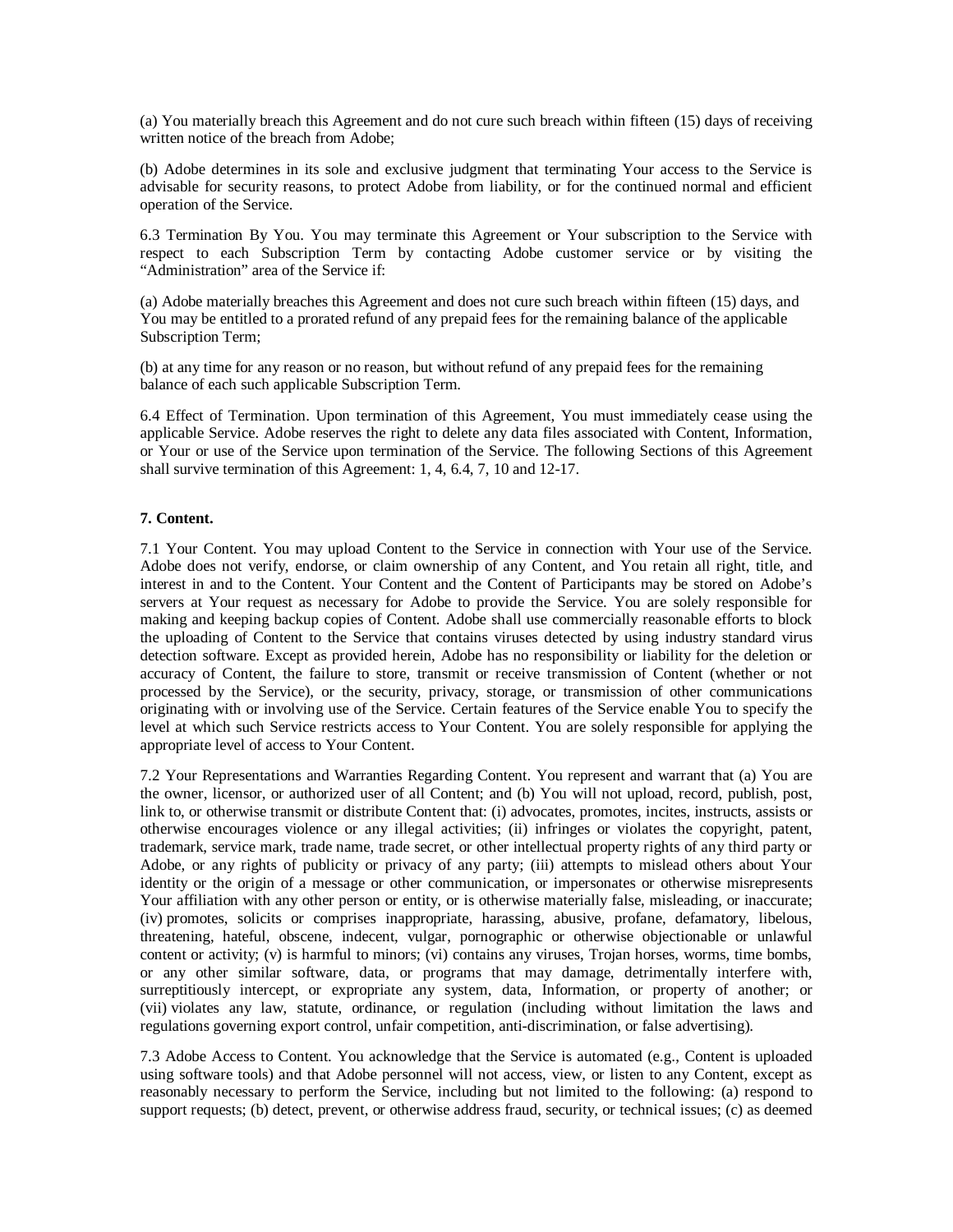necessary or advisable by Adobe in good faith to conform to legal requirements or comply with legal process; or (d) enforce this Agreement, including investigation of potential violations hereof, as further described in Section 9 (Investigations).

### **8. Links and Online Services.**

8.1 Links. Adobe may provide links to other websites or resources as part of the Service as a convenience to You. Adobe is not responsible for the contents, products or services on any third party site, and the inclusion of any link does not imply that Adobe endorses the content on such third party sites. You may visit such third party sites solely at Your own risk.

### 8.2 Online Services.

8.2.1 The Services may facilitate Your access to APIs or other websites maintained by Adobe or its affiliates or third parties offering services (e.g., usage reporting services) ("Online Services"). Your access to and use of any website or online services is governed by the terms, conditions, disclaimers and notices found on such site or otherwise associated with such services, for example, the Terms of Use. Adobe may at any time, for any reason, modify or discontinue the availability of any website and Online Services.

8.2.2 Adobe does not control, endorse or accept responsibility for websites or Online Services offered by third parties. Any dealings between You and any third party in connection with a website or Online Services, including delivery of and payment for goods and services and any other terms, conditions, warranties or representations associated with such dealings, are solely between You and such third party.

8.2.3 EXCEPT AS EXPRESSLY AGREED BY ADOBE OR ITS AFFILIATES OR A THIRD PARTY IN A SEPARATE AGREEMENT, YOUR USE OF WEBSITES AND ONLINE SERVICES IS AT YOUR OWN RISK UNDER THE WARRANTY AND LIABILITY LIMITATIONS OF SECTIONS 13 (DISCLAIMER OF WARRANTIES) AND 14 (LIMITATION OF LIABILITY).

# **9. Investigations.**

Adobe does not generally monitor user activity occurring in connection with the Service. If Adobe becomes aware, however, of any possible violations by You of any provision of this Agreement, Adobe reserves the right to investigate such violations, and Adobe may, at its sole discretion, (a) terminate immediately Your license to use the Service as set forth in Section 6.2 or (b) change, alter or remove Content, in whole or in part, without prior notice to You. If, as a result of such investigation, Adobe believes that criminal activity has occurred, Adobe reserves the right to refer the matter to, and to cooperate with, any and all applicable law enforcement authorities. Adobe is entitled, except to the extent prohibited by applicable law, to disclose any information, including Information, about You in Adobe's possession in connection with Your use of the Service to law enforcement or other government officials, as Adobe in its sole discretion believes to be necessary or appropriate. Adobe will provide You with prior notice of any such disclosure where legally permissible. Further, the DMCA Provision is hereby incorporated by reference.

You agree to indemnify and hold Adobe harmless from and against any and all liabilities, costs and expenses, including reasonable attorneys' fees, related to or arising from Your Content, the Content of Participants, and Your or any Participant's use of the Service, including any use that violates this Agreement.

# **10. Privacy.**

10.1 Privacy Terms. For information about Adobe's data protection and collection practices, please read the Privacy Policy. You agree that Your access and use of the Service is subject to the Privacy Policy which is incorporated herein by reference. Any Information uploaded by You to the Service for purposes of sharing such Information with Meeting Attendees shall be considered "Content" as described herein, and shall not be Information collected or gathered by Adobe as described in the Privacy Policy.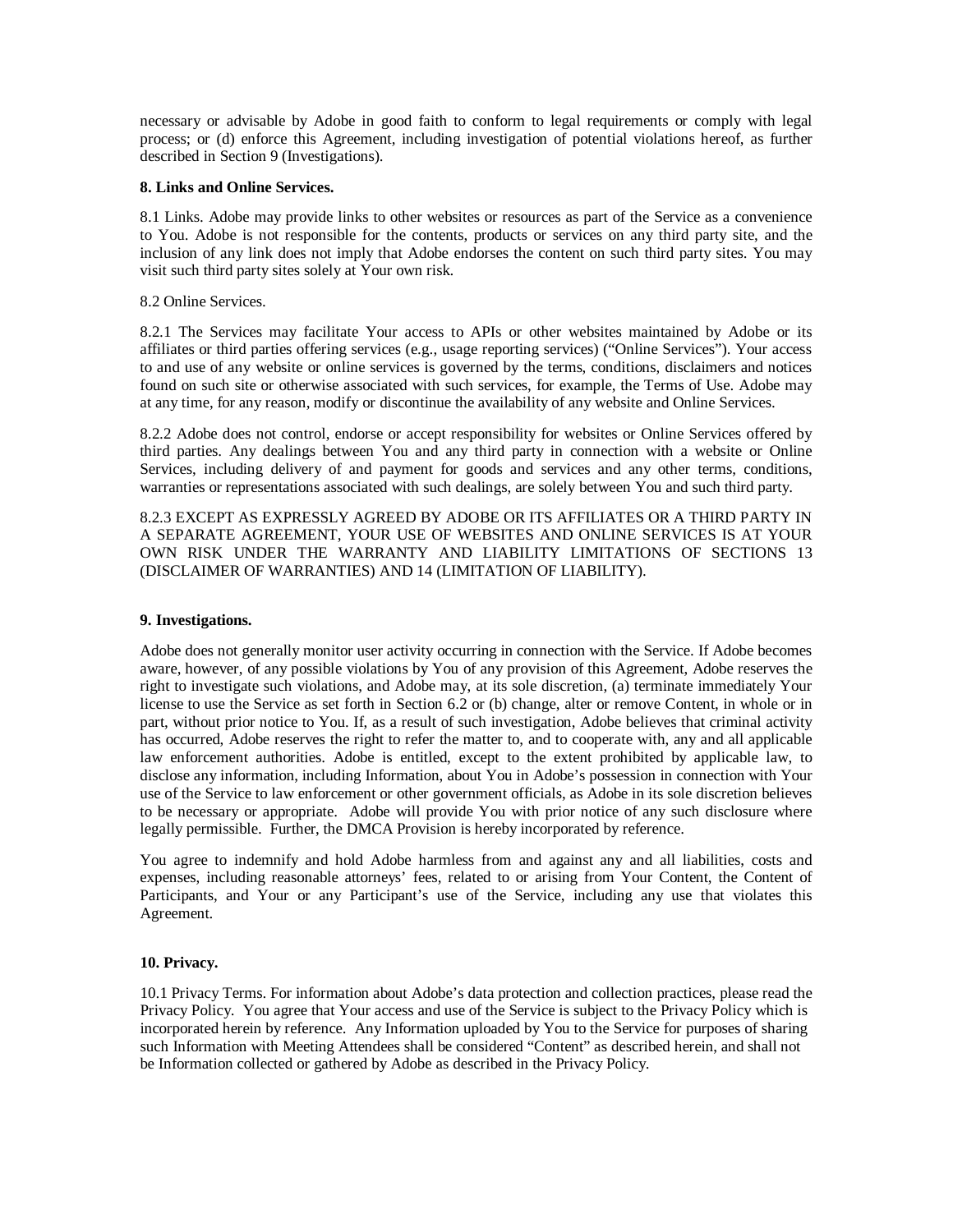10.2 Your Responsibilities Regarding Information of Participants. As between Adobe and You, You shall have sole responsibility for any and all Information of Participants used and submitted in connection with the Services, and Adobe shall have no responsibility in connection thereto. You shall comply with all data protection and privacy laws and rules applicable to Your Information and Information of Participants. You shall obtain and maintain consent from Participants (a) to Your access, use, or disclosure of Information of Participants; and (b) to Adobe providing the tools for You to perform the actions described herein. You shall obtain any authorizations from Participants required to enable Adobe to provide the Services. You shall defend, indemnify, and hold harmless Adobe from any claim, suit or proceeding brought against Adobe by a Participant in connection with any acts or omissions with regards to such Information of Participants.

10.3 Sensitive Information of Participants. In addition to Your responsibilities set forth in Section 10.2 (Your Responsibilities Regarding Information of Participants), You specifically acknowledge and agree:

(a) You are solely responsible for compliance with the Children's Online Privacy Protection Act of 1998 ("COPPA"), including but not limited to, obtaining parental consent for the collection and use of Information from people under the age of thirteen (13) in connection with use of the Service by You and Participants;

10.4 Emails to Participants. E-mails related to the Services are generally sent to Participants by You and not by Adobe. As a result, even though certain Participants may have opted-out from receiving communications from Adobe, such Participants may receive certain Service-related e-mails sent by You. In addition, if applicable, Adobe may send e-mails to Participants in Your name as Your agent, at Your request, and on Your behalf. You are solely responsible for such e-mails and the contents thereof.

10.5 Notice Regarding Recording and Privacy. THE SERVICE MAY ALLOW YOU TO RECORD MEETINGS AND COLLECT AND UTILIZE IDENTIFYING INFORMATION ABOUT YOU AND MEETING ATTENDEES, SUCH AS YOUR NAME, VOICE, OR LIKENESS. THE LAWS OF SOME STATES OR COUNTRIES REQUIRE (A) A MEETING ATTENDEE TO GRANT HIS/HER CONSENT PRIOR TO ANY RECORDING OF COMMUNICATIONS; AND (B) RESTRICTIONS ON THE COLLECTION, STORAGE, AND USE OF PERSONALLY IDENTIFYING INFORMATION. You are responsible for ensuring collection of all such consents and compliance with all such restrictions, and therefore You shall indemnify, defend, and hold Adobe harmless from any claim or suit connected to recordings by You of the communications and likeness of Meeting Attendees.

10.6 Security. Adobe has implemented technical safeguards and procedures to protect communications with the Service including communication of Content and Information. In addition, Adobe will only disclose Content and Information in accordance with instructions provided by You through use of the Service and as otherwise provided in the Privacy Policy or in Section 9 (Investigations) herein. Notwithstanding the foregoing, the security of communications sent over the Internet (including by e-mail) is subject to many factors outside of Adobe's control and, as a result, Adobe does not guarantee the security or privacy of such communications.

### **11. Service Level Agreement.**

11.1 Service Availability Objective. Adobe's objective is to make reasonable efforts to provide Service Availability of 99.9% as measured on a monthly basis ("Service Availability Objective"). Service Availability is defined as the time that the Service is capable of receiving, processing, and responding to requests, excluding (a) Scheduled Maintenance, (b) Customer Error Incidents, and (c) Force Majeure. Service Availability is calculated as a percentage by dividing the number of minutes the Service is available during the applicable month by the number of total minutes in the applicable month, excluding in all cases Scheduled Maintenance, Customer Error Incidents, and Force Majeure.

11.2 Remedy for Failure to Achieve Service Availability Objective. At Your request Adobe will calculate Your Service Availability during a given calendar month. In the event that the Service Availability Objective was not met in a given month, then for each day in such month that the duration of the Service unavailability exceeds four (4) continuous hours, You are entitled to receive a one (1) day Service credit,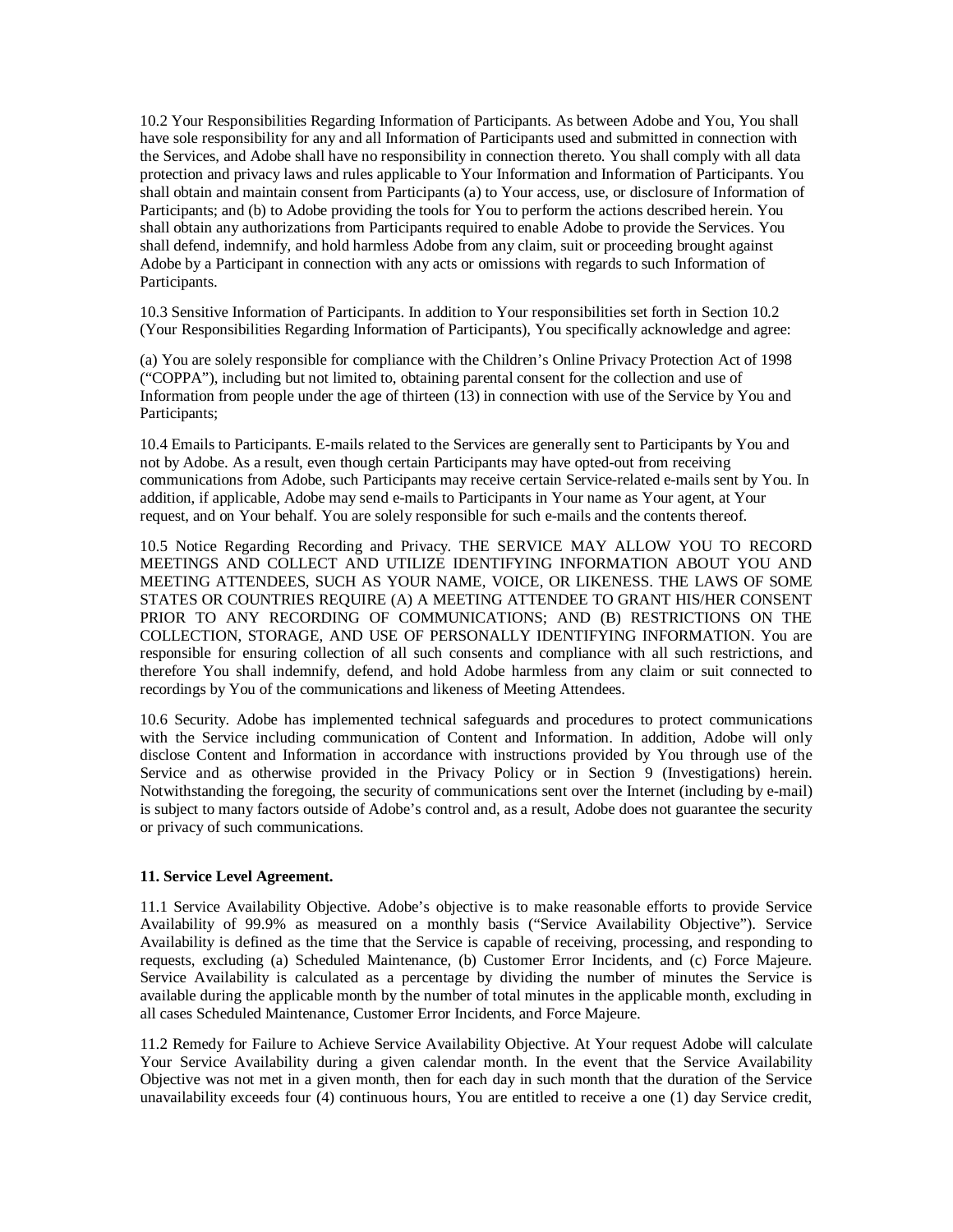subject to the Agreement and requirements of this Section 11 (Service Level Agreement). For purposes of calculating the Service Availability Objective, Adobe will only consider the Service unavailable if You opened a trouble ticket relating to the Service unavailability with the Adobe customer support department within three (3) business days of the Service unavailability. To obtain a credit for Adobe's failure to meet the Service Availability Objective, You must request such credit in writing no later than the calendar month following the month of the Service unavailability giving rise to Your credit request. In the event of a conflict between the data in Your records and Adobe's records, the data in Adobe's records shall prevail. Any Service credit due hereunder will be applied to Your account at the conclusion of the then-current Subscription Term. If You purchased the Service on a monthly or pay-per use basis, You are not eligible for any credits arising from or relating to Service unavailability. The Service credit offered in this Section 11 (Service Level Agreement) shall be Your sole and exclusive remedy for any failure of the Service or any failure of Adobe to meet the Service Availability Objective. Any unused Service credits shall expire upon termination of this Agreement.

# **12. Payment Terms.**

12.1 Subscription Fees. Use of the Services is subject to Your payment of fees (the "Subscription Fees"), which may vary according to the subscription option to which You have subscribed and/or the Subscription Term.

If You purchased your subscription to the Service from the Adobe Store, then Adobe will collect the Subscription Fees for the Services (a) in advance of each Subscription Term for certain subscription options; or (b) daily based on Your use of the Service for certain other subscription options. You are responsible for paying all taxes levied in connection with Your use of the Services. For additional information on payment and taxes, please visit the Adobe Store at [http://kb2.adobe.com/cps/167/tn\\_16719.html](http://kb2.adobe.com/cps/167/tn_16719.html) or any successor website thereto. Your credit card company or bank may impose on You other fees in connection with Your payment of the Subscription Fees, and Adobe has no connection to or responsibility for such fees.

12.2 Automatic Renewal of Subscriptions. For most subscription options, Your subscription to the Services will automatically renew at the end of each Subscription Term until You cancel Your subscription. In connection with these options, on the subscription renewal date, Adobe will automatically charge Your payment card for the next Subscription Term ("Billing Date"). You can find Your Billing Date in the "Administration" area of the Service. You will receive a receipt via email once Your card has been charged. You may cancel Your subscription at any time before Your next Billing Date by contacting Adobe customer service or by visiting the "Administration" area of the Service and clicking the 'cancel' button at the bottom of the "Change Service Plan" page. You will have access to the Services until the end of Your then-current Subscription Term.

12.3 Nonrefundable Fees. All Subscription Fees paid by You in relation to a subscription to the Services are nonrefundable.

12.4 Payment Cards. As a condition to Your right to use the Services, You must provide Adobe with a valid payment card number belonging to You from a card issuer that Adobe accepts with available funds sufficient to pay the applicable Subscription Fees. Adobe may seek validation of Your payment card account prior to Your first purchase. In the event that You cancel this payment card or it is otherwise terminated, You must provide Adobe with a new valid payment card before the next Billing Date in order to avoid interruption in Your access to the Services. Adobe may elect not to renew Your subscription or to suspend Your subscription until a current valid payment card with sufficient funds is provided.

12.5 Changes in Price and/or Terms. Adobe may at any time, upon notice required by applicable law, (a) change the price of subscriptions for the Services or any part thereof, (b) institute new charges or fees, or (c) change this Agreement. Price and Agreement changes and institution of new charges implemented during Your subscription term will apply to subsequent Subscription Terms and to all new subscribers after the effective date of the change. If You do not agree to any such changes, then You must terminate Your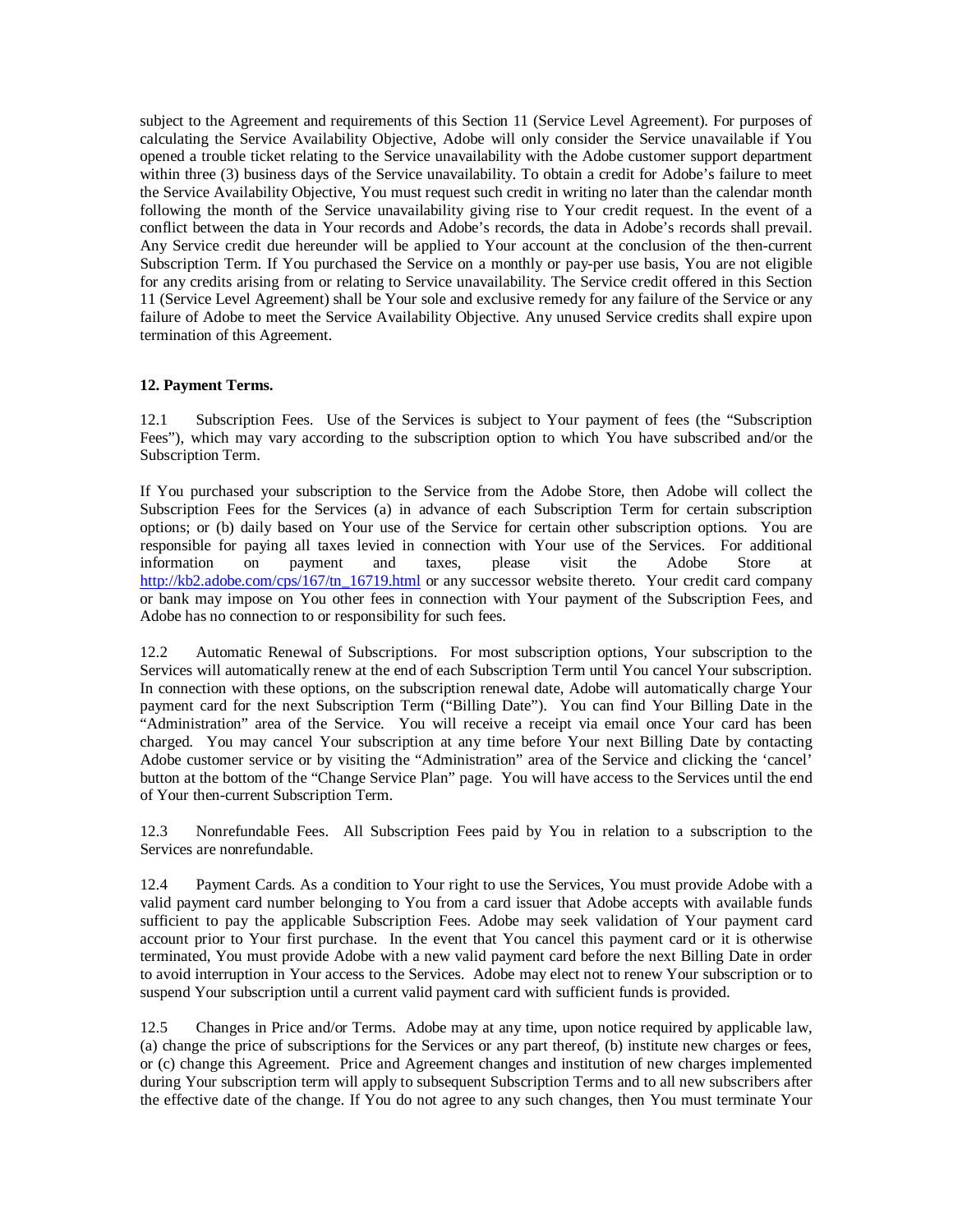subscription to the Services and stop using the Services. Your continued use of the Services after the effective date of any such change shall constitute Your acceptance of such change.

12.6 Collection of Service Fee. You agree that in the event Adobe is unable to collect the Subscription Fees owed by You to Adobe for the Services, Adobe may take the steps it deems necessary to collect such Subscription Fees from You and that You will be responsible for all costs and expenses incurred by Adobe in connection with such collection activity.

## **13. DISCLAIMER OF WARRANTIES.**

13.1 THE SERVICE AND THE ADD-IN ARE PROVIDED ON AN "AS IS" AND "AS AVAILABLE BASIS" "WITH ALL FAULTS" AND WITHOUT WARRANTY OF ANY KIND. TO THE FULL EXTENT PERMITTED BY LAW, ADOBE, ITS AFFILIATES, CONTRACTORS, SERVICE PROVIDERS, EMPLOYEES, AGENTS, RESELLERS, LICENSORS, AND ANY OTHER PARTY INVOLVED IN CREATING, PRODUCING OR DELIVERING THE SERVICE AND THE ADD-IN DISCLAIM ALL WARRANTIES AND REPRESENTATIONS OF ANY KIND, EXPRESS, IMPLIED, OR STATUTORY, INCLUDING WITHOUT LIMITATION ALL WARRANTIES OF MERCHANTABILITY, FITNESS FOR A PARTICULAR PURPOSE, ACCURACY, SYSTEM INTEGRATION OR COMPATIBILITY, WORKMANLIKE EFFORT, LACK OF NEGLIGENCE, QUIET ENJOYMENT, AND NON-INFRINGEMENT. WITHOUT LIMITING THE FOREGOING, ADOBE DOES NOT WARRANT OR REPRESENT THAT THE SERVICE WILL BE CONTINUOUS, SECURE, RELIABLE, ACCESSIBLE, UNINTERRUPTED OR ERROR-FREE, OR THAT ADOBE'S SERVERS AND SOFTWARE ARE FREE OF VIRUSES OR OTHER HARMFUL COMPONENTS, OR THAT ADOBE'S SECURITY PROCEDURES AND MECHANISMS WILL PREVENT THE LOSS OR ALTERATION OF OR IMPROPER ACCESS TO INFORMATION OR CONTENT BY THIRD PARTIES.

13.2 SOME JURISDICTIONS DO NOT ALLOW THE EXCLUSION OF IMPLIED WARRANTIES, SO THE ABOVE EXCLUSION MAY NOT APPLY TO YOU. THIS WARRANTY GIVES YOU SPECIFIC LEGAL RIGHTS AND YOU MAY ALSO HAVE OTHER LEGAL RIGHTS THAT VARY FROM STATE TO STATE.

### **14. Limitation of Liability.**

14.1 NEITHER ADOBE NOR ITS SUPPLIERS SHALL BE LIABLE TO YOU OR TO ANY THIRD PARTY FOR ANY INDIRECT, SPECIAL, INCIDENTAL, PUNITIVE, COVER OR CONSEQUENTIAL DAMAGES (INCLUDING, BUT NOT LIMITED TO, DAMAGES FOR THE INABILITY TO USE THE SERVICE OR ANY SOFTWARE OR ACCESS DATA, INFORMATION OR CONTENT, LOSS OF BUSINESS, LOSS OF PROFITS, BUSINESS INTERRUPTION, OR THE LIKE), ARISING OUT OF THE USE OF, OR INABILITY TO USE, THE SERVICE AND BASED ON ANY THEORY OF LIABILITY INCLUDING STATUTE, BREACH OF CONTRACT, BREACH OF WARRANTY, TORT (INCLUDING NEGLIGENCE), PRODUCT LIABILITY OR OTHERWISE, EVEN IF ADOBE OR ITS REPRESENTATIVES HAVE BEEN ADVISED OF THE POSSIBILITY OF SUCH DAMAGES AND EVEN IF A REMEDY SET FORTH HEREIN IS FOUND TO HAVE FAILED OF ITS ESSENTIAL PURPOSE.

14.2 ADOBE'S TOTAL LIABILITY TO YOU FOR ACTUAL DAMAGES FOR ANY CAUSE WHATSOEVER WILL BE LIMITED TO THE AMOUNT PAID BY YOU FOR THE SERVICE IN THE LAST TWELVE (12) MONTHS, IF ANY. YOU AGREE THAT REGARDLESS OF ANY STATUTE OR LAW TO THE CONTRARY, ANY CLAIM OR CAUSE OF ACTION ARISING OUT OF OR RELATED TO USE OF THE SERVICE MUST BE FILED WITHIN ONE (1) YEAR AFTER SUCH CLAIM OR CAUSE OF ACTION AROSE OR BE FOREVER BARRED. ADOBE'S SUPPLIERS SHALL HAVE NO LIABILITY TO YOU FOR ANY REASON.

14.3 THE LIMITATIONS ON LIABILITY IN THIS SECTION 14 (LIMITATIONS OF LIABILITY) ARE INTENDED TO APPLY TO THE WARRANTIES AND DISCLAIMERS ABOVE AND ALL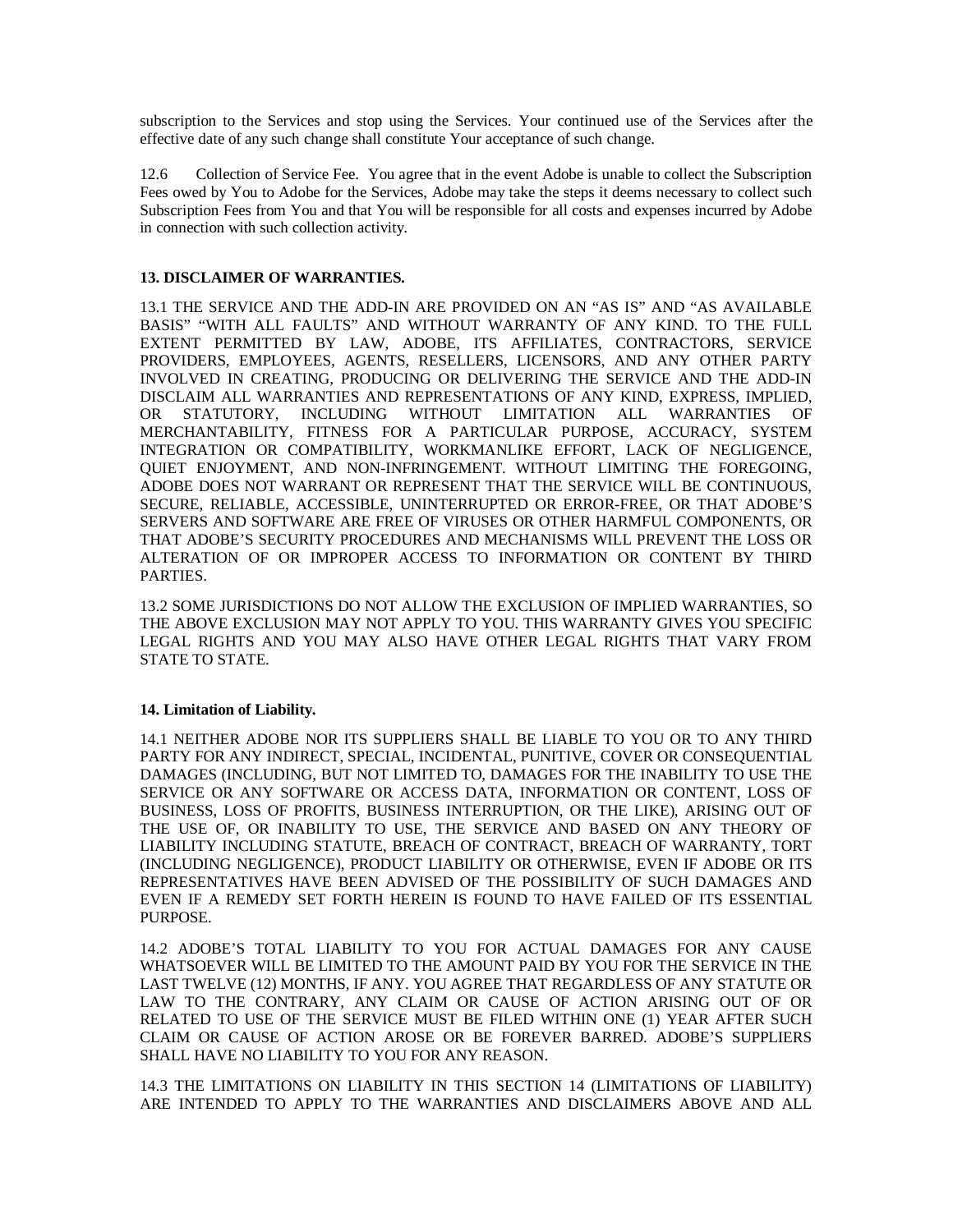OTHER ASPECTS OF THIS AGREEMENT. SOME JURISDICTIONS DO NOT ALLOW THE LIMITATION OR EXCLUSION OF LIABILITY FOR INCIDENTAL OR CONSEQUENTIAL DAMAGES, SO THE ABOVE LIMITATION OR EXCLUSION MAY NOT APPLY TO YOU AND YOU MAY ALSO HAVE OTHER LEGAL RIGHTS THAT VARY FROM STATE TO STATE. Nothing contained in this Agreement limits Adobe's liability to You in the event of death or personal injury resulting from Adobe's gross negligence.

# **15. Governing Law.**

By accessing and using the Service, You and Adobe agree that all matters relating to this Agreement and Your access to, or use of, the Service shall be governed by and construed in accordance with the substantive laws in force in: (a) the State of California, if You are a resident of the United States, Canada, or Mexico; or (b) England, if You are a resident of any jurisdiction not described in Section 15(a) herein. The respective courts of Santa Clara County, California when California law applies and the competent courts of London, England, when the law of England applies, shall each have non-exclusive jurisdiction over all disputes relating to this Agreement. This Agreement will not be governed by the conflict of law rules of any jurisdiction, UCITA, or the United Nations Convention on Contracts for the International Sale of Goods, the application of which are expressly excluded.

## **16. Export Control Laws.**

You acknowledge that the Service and Add-In are subject to the U.S. export control and sanctions laws (including the Export Administration Regulations) ("Export Controls") and that You will comply with the Export Controls. You will not export or re-export the Add-In, directly or indirectly, to, or use (or enable any other user to use) the Services in connection with: (a) any countries that are subject to U.S. export restrictions (including, but not limited to, Cuba, Iran, North Korea, Sudan, and Syria), (b) any end user whom You know or have reason to know will utilize them in the design, development or production of nuclear, chemical or biological weapons, or rocket systems, space launch vehicles, and sounding rockets, or unmanned air vehicle systems, or (c) any end user who has been prohibited from participating in the U.S. export transactions by any federal agency of the U.S. government. In addition, You are responsible for complying with any local laws in Your jurisdiction which may impact its right to import, export or use the Service or Add-In. If Adobe has knowledge that a violation has occurred, Adobe may be prohibited from providing maintenance and support for the Services or Add-In.

### **17. Miscellaneous.**

It is the express wish of the Parties that the Agreement and all related documents have been drawn up in English and that the English version of this Agreement shall be the sole version used in interpreting and enforcing this Agreement. C'est la volonté expresse des Parties que la présente convention ainsi que les documents qui s'y rattachent soient rédigés en anglais.

You are solely responsible for Your familiarity and compliance with any laws that may prohibit You from participating in or using any part of the Service. If any provision of this Agreement is held to be invalid or unenforceable, then such provision shall be construed, as nearly as possible, to reflect the intentions of the Parties, and all other provisions will remain in full force and effect. Adobe's failure to exercise or enforce any right or provision of this Agreement shall not constitute a waiver of such right or provision unless acknowledged and agreed to by Adobe in writing. Your rights hereunder may not be assigned or transferred to any third party. Each Party will provide the other with written notice under this Agreement by sending the other party notice as follows: (a) for You, notice will be sent to the e-mail address associated with Your account, and (b) for Adobe, notice will be sent to Adobe Systems Incorporated, 345 Park Avenue, San Jose, CA 95110, Attention: General Counsel. In the event the terms of this Agreement, the Privacy Policy, DMCA Provision or the License Metrics conflict, the documents shall have the following order of precedence: (i) the License Metrics, (ii) the Agreement, (iii) the Privacy Policy and (iv) the DMCA Provision. If You have accepted both this Agreement and the Adobe Connect Hosted Terms of Service ("Hosted Terms") and the terms of this Agreement conflict with those of the Hosted Terms, then the terms of this Agreement shall take precedence over those of the Hosted Terms. This Agreement, including the